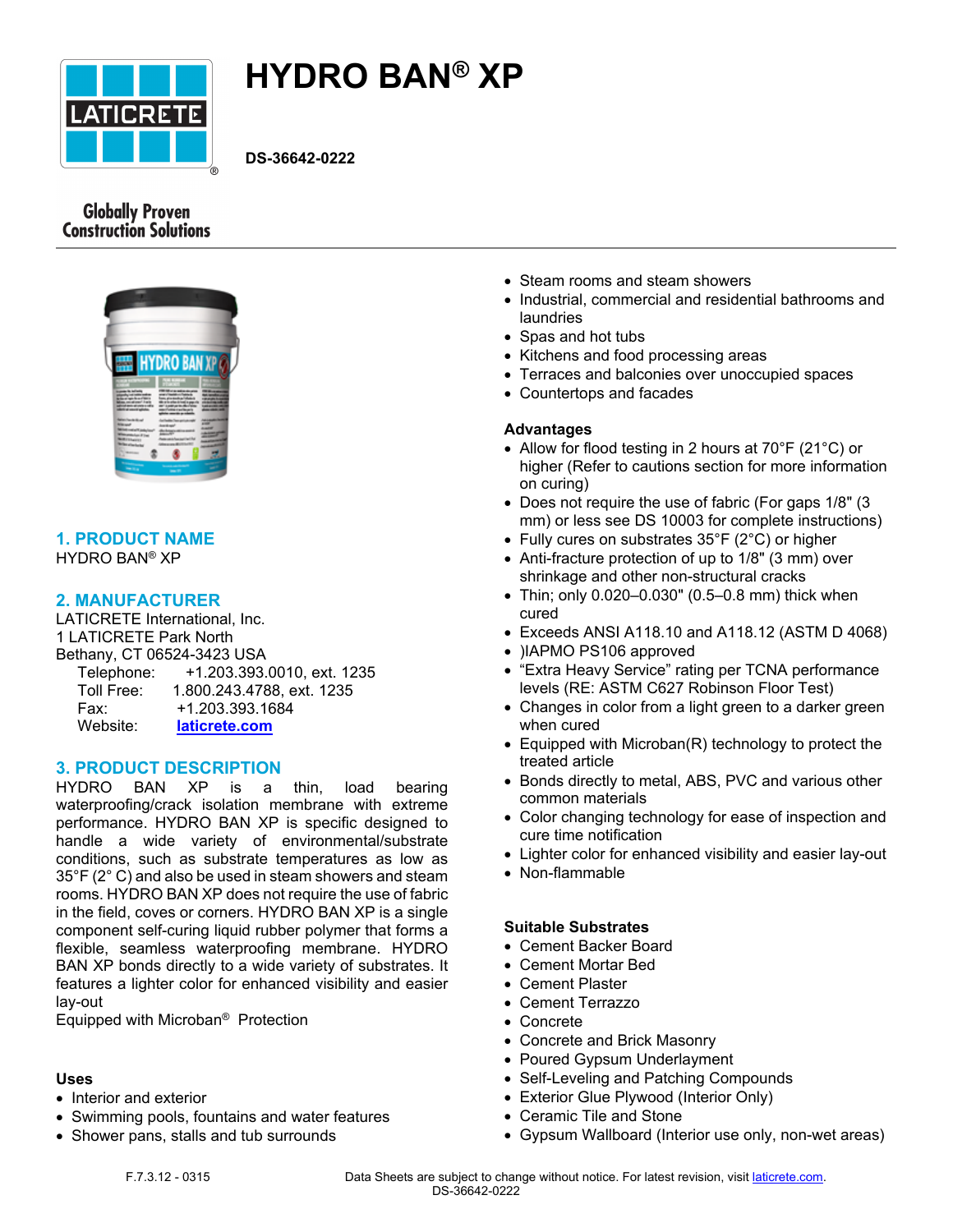- Gypsum Plaster (Interior use only, non-wet areas)
- HYDRO BAN Board

# **Packaging**

**Packaging** 1 Gallon - 4 x 1 gal (3.8 L) pails of liquid packed in a carton (30 cartons/pallet) 5 Gallon - (18.9 L) pail liquid (36 commercial units/pallet) 275 Gallon - (1041 L) 1 Tote **Coverage** 1 Gallon **-** 50 ft<sup>2</sup> (4.6 m<sup>2</sup> )

5 Gallon **-** 250 ft<sup>2</sup> (23.2 m<sup>2</sup> ) 275 Gallon - 13,750 ft<sup>2</sup> (1,277 m<sup>2</sup>)

#### **Approximate Coverage Coverage**

1 Gallon **-** 50 ft<sup>2</sup> (4.6 m<sup>2</sup> ) 5 Gallon **-** 250 ft<sup>2</sup> (23.2 m<sup>2</sup> ) 275 Gallon - 13,750 ft<sup>2</sup> (4,191 m<sup>2</sup>)

# **Shelf Life**

Factory sealed containers of this product are guaranteed to be of first quality for two (2) years if stored at temperatures >32°F (0°C) and <110°F (43°C).

# **Limitations**

- DO NOT bond to OSB, particle board, interior glue plywood, luan, Masonite® or hardwood surfaces.
- Adhesives/mastics, mortars and grouts for ceramic tile, pavers, brick and stone are not replacements for waterproofing membranes. When a waterproofing membrane is required, use HYDRO BAN® XP.
- Do not use as a primary roofing membrane over occupied space. For more information in installation of tile over wood decks, or, over occupied or finished spaces please refer to TDS 157 "Exterior Installation of Tile and Stone Over Occupied Space."
- Do not use over dynamic expansion joints, structural cracks or cracks with vertical differential movement (See HYDRO BAN XP Installation Instructions, DS 10003 for complete instructions).
- The installation of Waterproofing Membranes in submerged applications must be installed in a manner that creates a continuous "waterproof pan effect" without voids or interruptions. Therefore, applying waterproofing membranes in limited areas (e.g. solely at the waterline) in submerged applications is not recommended.
- Do not use over cracks >1/8" (3 mm) in width.
- Do not expose unprotected membrane to sun or weather for more than 30 days.
- Do not expose to negative hydrostatic pressure, excessive vapor transmission, rubber solvents or ketones.
- Must be covered with ceramic tile, stone, brick, dry pack thick bed mortar beds (non-submerged applications), terrazzo or other traffic-bearing finish. Use protection board for temporary cover.
- Obtain approval by local building code authority before using product in shower pan applications.
- Follow all applicable local building code having jurisdiction.
- Do not install directly over single layer wood floors, plywood tubs/showers/fountains or similar constructs.
- Not for use beneath cement or other plaster finishes. Consult with plaster manufacturer for their recommendations when waterproofing membrane is required under plaster finishes.
- Not for use under self-leveling underlayments or decorative wear surfaces.
- Surfaces must be structurally sound, stable and rigid enough to support ceramic/stone tile, thin brick and similar finishes.
- Substrate deflection under all live, dead and impact loads, including concentrated loads, must not exceed L/360 for thin bed ceramic tile/brick installations or L/480 for thin bed stone installations and L/600 for all exterior veneer applications where L=span length.

# **Cautions**

- Consult SDS for safety information.
- Allow membrane to cure fully (typically 24 hours at 35°F – 69°F (2°C – 21°C) and 70% RH and 2 hours at 70°F (21°C) or higher and 50% RH before flood testing); flood test prior to applying tile or stone.
- Maximum amount of moisture in the concrete substrate should not exceed 5 lbs/1,000 ft<sup>2</sup> (283  $\mu$ g/s m<sup>2</sup> )/24 hrs per ASTM F-1869 or 75% relative humidity per ASTM F-2176 as measured with moisture probes.
- During cold weather, protect finished work from traffic until fully cured.
- For white and light-colored marbles, use a white Latex Portland Cement Thin Set Mortar.
- For green and moisture sensitive marble, agglomerates and resin backed tile and stone use LATAPOXY® 300 Adhesive (refer to DS-633).
- Wet coat thickness is 0.015 to 0.022" (0.4 to 0.6 mm) per coat. Use a wet film thickness gauge to check thickness.
- Allow wet mortars to cure for 72 hours at 70°F (21°C) prior to installing HYDRO BAN XP. Allow HYDRO BAN XP a minimum 2 hours cure at 70°F (21°C) prior to flood testing in these conditions.
- Protect from exposure to traffic or water until fully cured.
- HYDRO BAN XP will go from a light green to a darker green when fully cured. The second coat should not be applied until the first coat is fully cured. All flood test times should be after the second coat is fully cured with no light green areas showing.
- After second coat is applied at 70°F (21°C) and 50% RH. The time to tile will vary depending on substrate, temperature and relative humidity.
- Sanding or screening may be needed when installing over mortar beds or self-leveling underlayments to remove laitance, loose material, etc.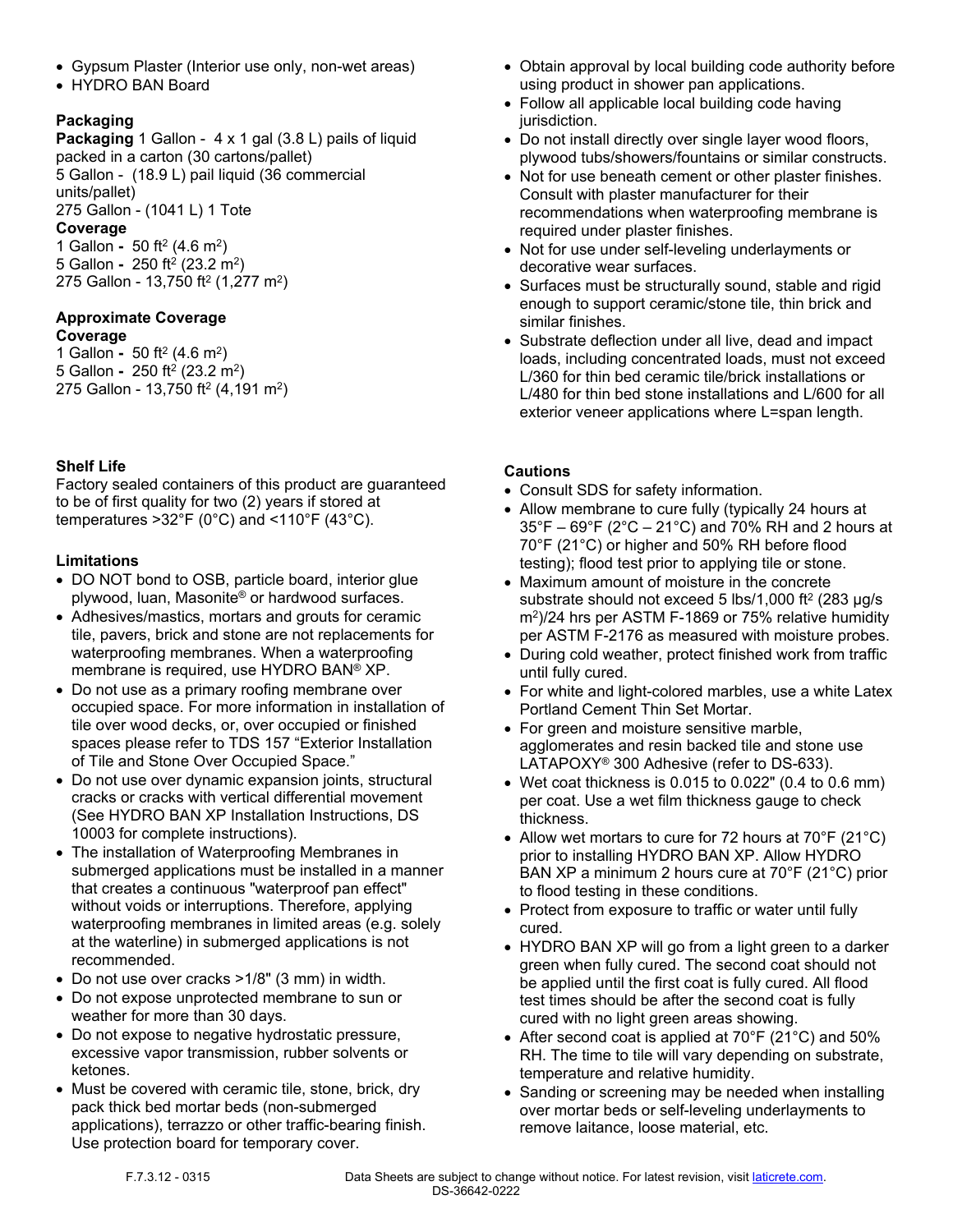# **4. TECHNICAL DATA**







The data in the above table shall be used by the Project Design Professional to determine suitability, placement, building code conformance and over-all construct appropriateness of a given installation assembly.



**MICROBAN** 

# **VOC/LEED Product Information**

This product has been certified for Low Chemical Emissions (ULCOM/GG UL2818) under the UL GREENGUARD Certification Program. For Chemical Emissions. For Building Materials, Finishes and Furnishings (UL 2818 Standard) by UL Environment.

### **Approvals**

- ICC Evaluation Service report ESR-2417
- IAPMO/Uniform Plumbing Code File No.3524
- Los Angeles Board of Building and Safety Commissioners File Number: M-070162
- City of Philadelphia Plumbing Adviser board Case Number:4624
- City of Tampa Construction Services Division
- Commonwealth of Massachusetts Board of State Examiners of Plumbers and Gasfitters

# **Applicable Standard**

- ANSI A118.10 and A118.12
- IAPMO PS106
- ICC Evaluation Service report ESR-2417
- IAPMO/Uniform Plumbing Code File No.3524
- Los Angeles Board of Building and Safety Commissioners File Number: M-070162
- City of Philadelphia Plumbing Adviser board Case Number:4624
- City of Tampa Construction Services Division
- Commonwealth of Massachusetts Board of State Examiners of Plumbers and Gasfitters
- Miami Dade NOA

# **Physical Properties**

\*\*\*\*After second coat is applied at 70°F (21°C) and 50% RH. The time to tile will vary depending on substrate, temperature and relative humidity.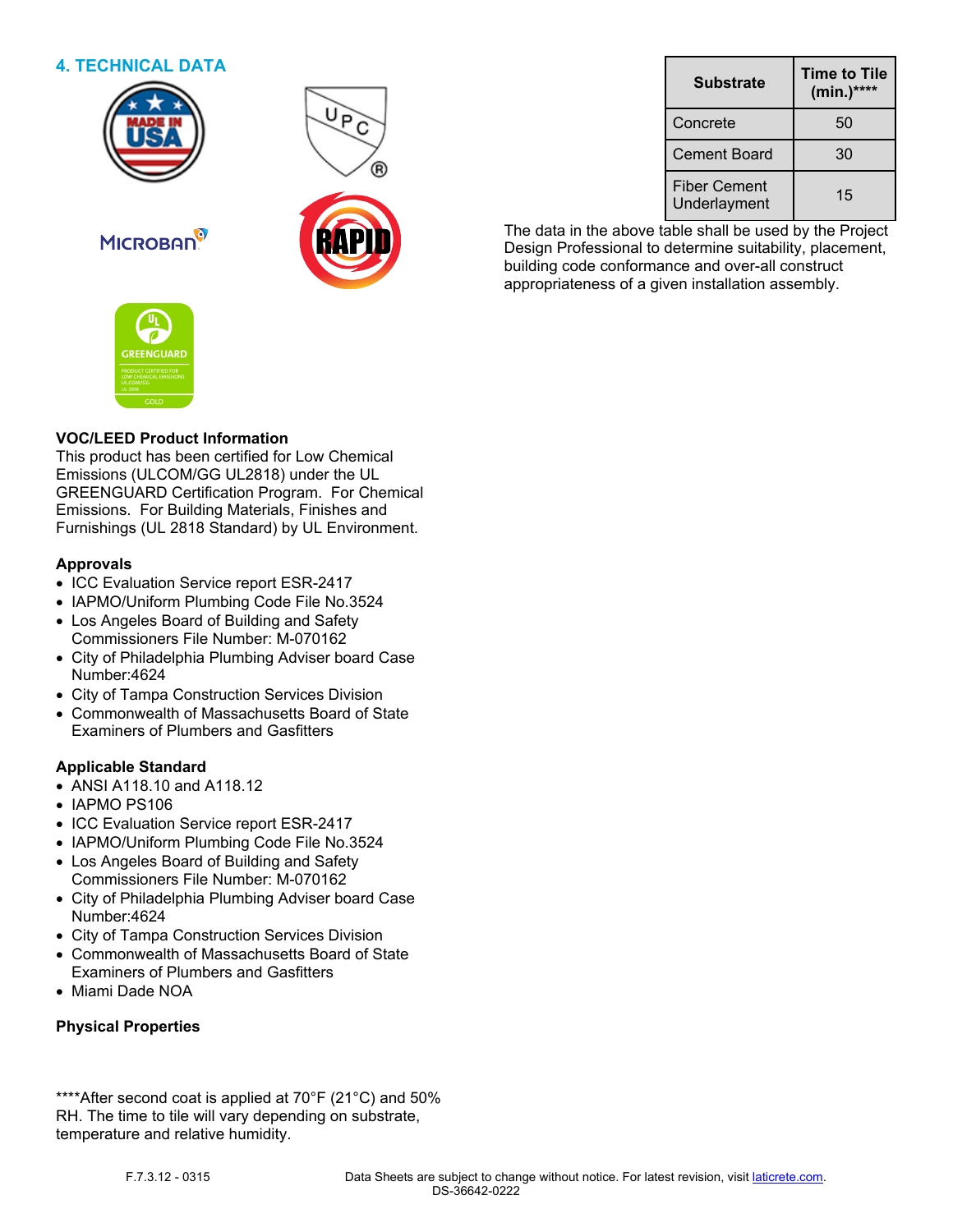| <b>Physical</b><br><b>Property</b>                                         | <b>Test Method</b>                                             | <b>HYDRO BAN® XP</b>                                               |
|----------------------------------------------------------------------------|----------------------------------------------------------------|--------------------------------------------------------------------|
| 7-day<br>Hydrostatic<br><b>Test</b>                                        | <b>ANSI A118.10</b>                                            | Pass                                                               |
| 7-day<br><b>Breaking</b><br>Strength                                       | <b>ANSI A118.10</b>                                            | 265-300 psi (1.8-<br>2.1 MPa)                                      |
| 7-day Water<br>Immersion                                                   | <b>ANSI A118.10</b>                                            | 95–175 psi (0.7–<br>1.17 MPa)                                      |
| 7-day Shear<br><b>Bond</b>                                                 | <b>ANSI A118.10</b>                                            | 200-275 psi (1.4-<br>1.9 MPa)                                      |
| 28-day Shear<br>Strength                                                   | <b>ANSI A118.10</b>                                            | 215–345 psi (1.5–<br>$2.3$ MPa)                                    |
| <b>System Crack</b><br>Resistance<br><b>Test</b>                           | <b>ANSI</b><br>A118.12.5.4                                     | Pass (High)                                                        |
| <b>Water Vapor</b><br>Transmission                                         | ASTM E 96-<br>00E1<br>Procedure B                              | 0.515 grains/h $\cdot$ ft <sup>2</sup><br>$(0.3602 g/h \cdot m^2)$ |
| <b>Water Vapor</b><br>Permeance                                            | ASTM E 96-<br>00E1<br>Procedure B                              | 1.25 perms<br>71.21 (ng/Pa $\cdot$ s $\cdot$<br>$m2$ )             |
| <b>Water Vapor</b><br>Permeance                                            | ASTM E 96<br>Procedure E                                       | $0.19$ perms                                                       |
| System<br>Performance                                                      | ANSI A118.10;<br>ASTM C627;<br><b>TCA Rating</b>               | cycles 1-14<br>"Extra Heavy"                                       |
| Potability of<br>Water<br>Applicable to<br>Waterproofing<br><b>Systems</b> | <b>NBR</b><br>12170:2009<br>(Technical<br>Norm from<br>Brazil) | Pass                                                               |
| <b>Tensile</b><br>Strength for<br>Elongation                               |                                                                | 320%                                                               |
| <b>Thickness</b><br>(Dried)                                                |                                                                | 20-30 mils (0.5-0.8<br>mm)                                         |

# **Working Properties**

HYDRO BAN<sup>®</sup> XP can be applied using a paint brush, roller or trowel. All areas must have two coats to ensure waterproofing capabilities. When using a paint roller, substrate will not show through HYDRO BAN XP if coated with  $0.020 - 0.030$ "  $(0.5 - 0.8$  mm) of dried membrane. Color changes from a light green to a darker green when fully cured.

Specifications subject to change without notification. Results shown are typical but reflect test procedures used. Actual field performance will depend on installation methods and site conditions.

# **5. INSTALLATION**

### • **Working Properties**

HYDRO BAN® XP can be applied using a paint brush, roller or trowel. All areas must have two coats to ensure waterproofing capabilities. When using a paint roller, substrate will not show through HYDRO BAN XP if coated with 0.020 – 0.030" (0.5 – 0.8 mm) of dried membrane. Color

changes from a light green to a darker green when fully cured**.**

Refer to DS 10003 for complete installation instructions prior to using product

### **Surface Preparation**

Surface temperature must be 35°F – 90°F (2 – 32°C) during application and for 24 hours after installation. All substrates must be structurally sound, clean and free of dirt, oil, grease, paint, laitance, efflorescence, concrete sealers or curing compounds. Make rough or uneven concrete smooth to a wood float or better finish with a underlayment. Do not level with asphalt based products. Maximum deviation in plane must not exceed 1/4" in 10 ft (6 mm in 3 m) with no more than 1/16" in 1 ft (1.5 mm in 0.3 m) variation between high spots. Dampen hot, dry surfaces and sweep off excess water installation may be made on a damp surface. See DS 663.5 for information on installation over concrete.

1. Surfaces must be structurally sound, stable and rigid enough to support ceramic/stone tile, think brick and similar finishes. Installer must verify that deflection under all live, dead and impact loads of interior plywood floors does not exceed industry standards of L/360 for ceramic tile and brick or L/480 for stone installations and L/600 for all exterior veneer applications where L=span length.

2. Minimum construction for interior plywood floors. **SUBFLOOR:** 5/8" (15 mm) thick exterior glue plywood, either plain with all sheet edges blocked or tongue and groove, over bridged joints spaced 16" (400 mm) o.c. maximum; fasten plywood 6" (150 mm) o.c. along sheet ends and 8" (200 mm) o.c. along intermediate supports with 8d ring-shank, coated or hot dip galvanized nails (or screws); allow 1/8" (3 mm) between sheet ends and 1/4" (6 mm) between sheets edges; all sheet ends must be supported by a framing member; glue sheets to joints with construction adhesive.

**UNDERLAYMENT:** 5/8" (15 mm) thick exterior glue plywood fastened 6" (150 mm) o.c. along

F.7.3.12 - 0315 Data Sheets are subject to change without notice. For latest revision, visit [laticrete.com.](https://laticrete.com/) DS-36642-0222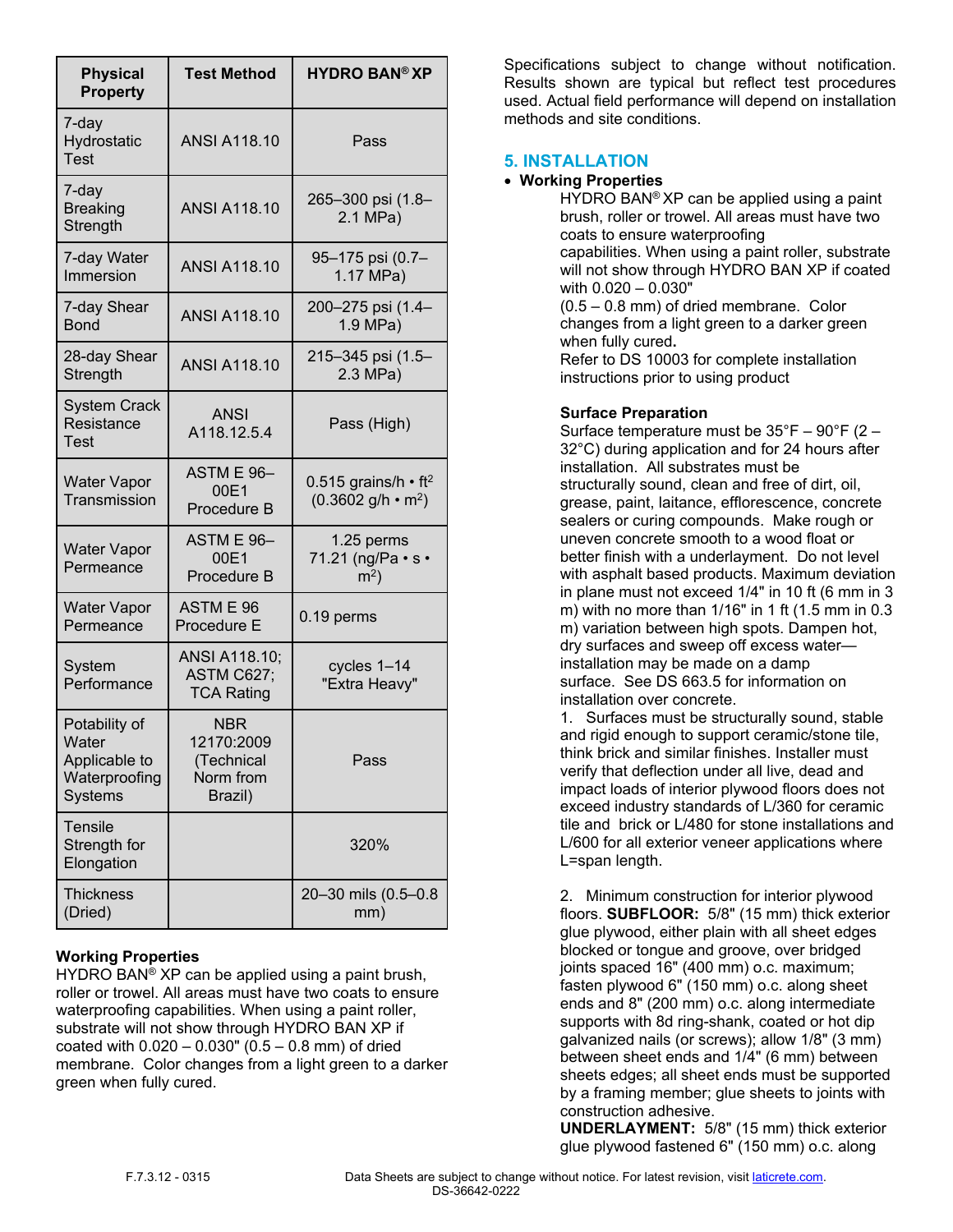sheet ends and 8" (200 mm) o.c. in the panel field (both directions) with 8d ring-shank, coated or hot dip galvanized nails (or screws); allow 1/8" (3 mm) to 1/4" (6 mm) between sheets and 1/4" (6 mm) between sheet edges and any abutting surfaces; offset underlayment joints from joints in subfloor and stagger joints between sheet ends; glue underlayment to subfloor with construction adhesive. Refer to Technical Data Sheet 152 "Bonding Ceramic Tile, Stone or Brick Over Wood Floors" for complete details.

*Bonding to TCNA Compliant Poured Gypsum Underlayment* Poured gypsum-based underlayments must meet TCNA requirements for compressive strength and the performance requirements of ASTM C627 for the anticipated service level designated by the design professional. Poured gypsum underlayment thickness and application varies, consult the manufacturer for specific

recommendations. The underlayment must be dry and properly cured following the manufacturer's recommendations to achieve a permanent installation. Surfaces to be covered must be clean, structurally sound and meet the maximum allowable deflection standard of L/360 for ceramic tile and L/480 for stone under total anticipated load. Expansion joints must be installed in accordance with ANSI/TCNA guidelines. Prime all surfaces to receive HYDRO BAN XP with properly applied manufacturer's sealer or with a primer coat of HYDRO BAN XP, consisting of 1 part HYDRO BAN XP, diluted with 4 parts clean, cool tap water. In a clean pail, mix at low speed to obtain a homogeneous solution. The primer can be brushed, rolled or sprayed to achieve an even coat. Apply the primer coat to the floor at a rate of 250 to 300 ft<sup>2</sup>/gallon (6.1 to 7.5 M<sup>2</sup>/L) of diluted HYDRO BAN XP. Allow the primer coat to dry completely (approximately 24 hrs., depending on substrate and air temperature and humidity). When dry apply two full coats of HYDRO BAN XP to the primed area following the guidelines in this data sheet and DS-1216 HYDRO BAN XP Installation Instructions.

#### *Pre-Treat Cracks & Joints*

Fill all substrate cracks, cold joints, and control joints to a smooth finish using a Latex Fortified Thin-Set. Alternatively, a liberal coat^^ of HYDRO BAN XP applied with a paint brush or trowel may be used to fill in non-structural joints and cracks. Apply a liberal coat^^ of HYDRO BAN XP approximately 8" (200 mm) wide over substrate cracks, cold joints, and control joints using a paint brush or roller (heavy napped roller cover). 6" (150 mm) Waterproofing/Anti-Fracture Fabric can be used to pretreat cracks, joints, curves, corners, drains and penetrations with HYDRO BAN XP.

### *Pre-Treat Coves and Floor/Wall Transitions*

Fill all substrate coves and floor/wall transitions to a smooth finish and changes in plane using a latex fortified thin-set mortar. Alternatively, a liberal coat^^ of HYDRO BAN XP applied with a paint brush or trowel may be used to fill in cove joints and floor/wall transitions <1/8" (3 mm). Apply a liberal coat^^ of HYDRO BAN XP approximately 8" (200 mm) wide over substrate coves and floor/wall transitions using a paint brush or roller (heavy napped roller cover).This type usage also applies for steam showers and steams rooms.

#### *Pre-Treat Drains*

Drains must be of the bonding flange or clamping ring type, with weepers and as per ASME A112.6.3. Apply a liberal coat^^ of HYDRO BAN XP Waterproofing Membrane liquid around and over the bonding flange or the bottom half of drain clamping ring. Cover with a second coat<sup>\*\*</sup> of HYDRO BAN XP. When dry, apply a LATASIL™ bead where the HYDRO BAN XP meets the drain throat. Install top half of drain clamping ring.

#### *Pre-Treat Penetrations*

Allow for a minimum 1/8" (3 mm) space between drains, pipes, lights or other penetrations and surrounding ceramic tile, stone or brick. Pack any gaps around pipes, lights or other penetrations with a Latex fortified thin-set mortar. Apply a liberal coat<sup>\*\*</sup> of HYDRO BAN XP liquid around penetration opening. Cover with a second coat<sup>\*\*</sup> of HYDRO BAN XP. Bring HYDRO BAN XP up to level of tile or stone. When dry, seal flashing with LATASIL. Crack Isolation (Partial Coverage) Crack suppression must be applied a minimum of 3 times the width of the tile or stone being installed. The tile installed over the crack cannot be in contact with the concrete. Follow TCNA Method F125 for the treatment of hairline cracks, shrinkage cracks, and saw cut or control joints: Apply a liberal coat^^ of HYDRO BAN XP to a minimum of three (3) times the width of the tile using a paint roller or paint brush and allow to dry. After the first coat has dried to the touch, install a second liberal coat^^ of HYDRO BAN XP over the first coat. As an alternative; Apply a liberal coat<sup>\*\*</sup> of HYDRO BAN XP liquid, 3 times the width of the tile over the crack using a paint roller or paint brush and immediately apply the 6" (150mm) wide Waterproofing/Anti-Fracture Fabric into the wet liquid over the crack. Press firmly with brush or roller to allow complete "bleed through" of liquid. Immediately apply another liberal coat<sup>^^</sup> of HYDRO BAN XP liquid over the fabric and allow to dry. When the first treatment has dried, apply a liberal coat^^ of HYDRO BAN XP to over the first wide coat, using a paint roller or paint brush, and allow to dry. Treat closest joint to the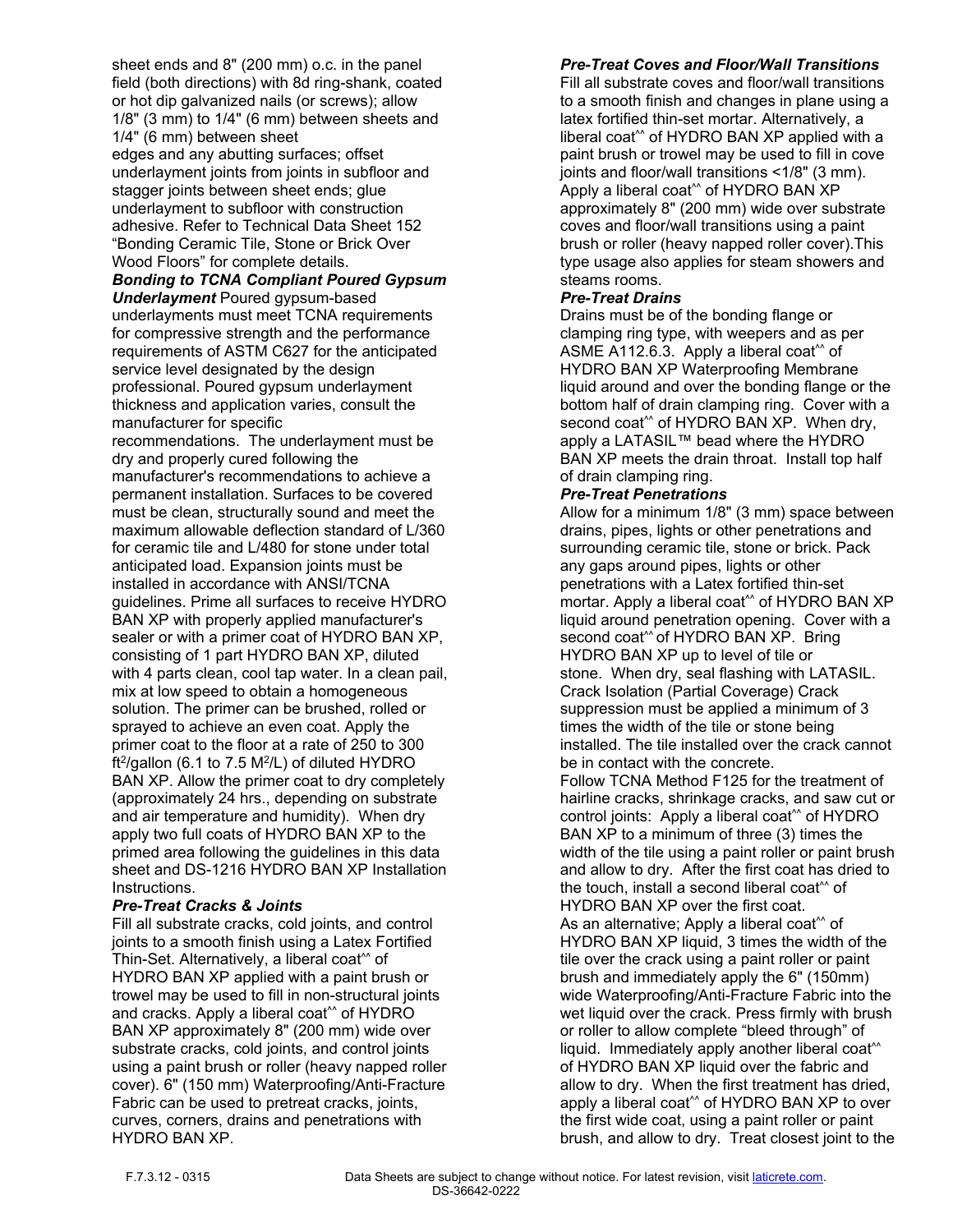crack, saw cut, or cold joint in the tile or stone installation with LATASIL.

^^ Wet coat thickness is  $15 - 22$  mils (0.4 – 0.6 mm) consumption per coat is -0.01/gal/ft<sup>2</sup> (-0.4m<sup>2</sup>/L); coverage per coat is - 100 ft<sup>2</sup>/gal (-2.5m²/L). Use wet film gauge to check thickness.

# *Main Application*

Allow any pre-treated areas to dry to the touch. Apply a liberal coat^^ of HYDRO BAN XP with brush or roller over substrate including pretreated areas. Apply another liberal coat^^ of HYDRO BAN XP over the first coat of HYDRO BAN XP. Let topcoat dry to the touch, approximately 1–2 hours at 70°F (21°C) and 50% RH. When last coat has dried to the touch, inspect final surface for pinholes, voids, thin spots or other defects. HYDRO BAN XP will turn a darker green when it's dry to touch. Use additional HYDRO BAN XP to seal defects. *Movement Joints*

See HYDRO BAN XP Installation Instructions DS-663.5.

*Note: Apply a liberal coat^^ of HYDRO BAN XP, approximately 8" (200 mm) wide over the areas. Then embed and loop the 6" (150 mm) wide Waterproofing/Anti-Fracture Fabric and allow to bleed through. Then top coat with a second coat^^ of HYDRO BAN XP.* 

# *Protection*

Provide protection for newly installed membrane, even if covered with a thin bed ceramic tile, stone or brick installation, against exposure to rain or other water for a minimum of 2 hours at 70°F (21°C) and 50% RH.

# *Flood Testing*

Allow membrane to cure fully before flood testing, typically 2 hours after final cure at 70°F (21°C) and 50% RH. Cold and/or wet conditions will require a longer curing time. For temperatures  $35^{\circ}F - 69^{\circ}F (2 - 21^{\circ}C)$  allow 24 hours after final cure prior to flood testing.

# *Installing Finishes*

Once HYDRO BAN XP has dried to the touch, ceramic tile, stone or brick may be installed by the thin bed method with a Latex Thin-Set Mortar. Allow HYDRO BAN XP to cure 2 hours at 70°F (21°C) and 50% RH before covering with, thick bed mortar, epoxy adhesives, terrazzo or moisture sensitive resilient or wood flooring. Do not use solvent-based adhesives directly on HYDRO BAN XP.

# *Drains & Penetrations*

Use LATASIL and foam backer rod to seal space between drain or penetration and finish. Do not use a grout or joint filler mortar.

# *Control Joints*

Ceramic tile, stone and brick installations must include sealant- filled joints over any control joints in the substrate. However, the sealantfilled joints can be offset horizontally by as much as one tile width from the substrate control joint location to coincide with the grout joint pattern.

#### *Movement Joints*

Ceramic tile, stone and thin brick installations must include expansion at coves, corners, other changes in substrate plane and over any expansion joints in the substrate. Expansion joints in ceramic tile, stone or brickwork are also required at perimeters, at restraining surfaces, at penetrations and at the intervals described in the Tile Council of North America, Inc. (TCNA) Handbook Installation Method EJ171. Use LATASIL and backer rod.

### *Spray Application of HYDRO BAN® XP*

Follow all installation and surface preparation requirements outlined in this document and DS 663.5.

The sprayer being used for the application of HYDRO BAN XP should be capable of producing a maximum of 3300 psi (22.8 MPa) with a flow rate of 0.95 to 1.6 GPM (3.6 to 6.0 LPM) using a 0.521 or a 0.631 reversible tip. Keep the unit filled with HYDRO BAN XP to ensure continuous application of liquid. The hose length should not exceed 100' (30 m) in length and 3/8" (9 mm) in diameter. Apply a continuous HYDRO BAN XP film with an overlapping spray^^. The wet film has a light green appearance and dries to a darker green color. When the first coat has dried to a uniform darker green color, approximately 45 to 90 minutes at 70°F (21°C), visually inspect the coating for any voids or pinholes. Fill any defects with additional material and apply the second coat<sup>^^</sup> at right angles to the first. The wet film thickness should be checked periodically using a wet film gauge. Each wet coat should be 0.015 – 0.022 inches (0.4 – 0.6 mm) thick. The combined dried coating should be 0.020 – 0.030 inches  $(0.5 - 0.8$  mm) thick.

Check application thickness with a wet film gauge periodically as the HYDRO BAN XP is being dispensed to ensure that the appropriate thickness and coverage is achieved. Bounce back and overspray will consume more product. To achieve the required film thickness, the coating must be free from pinholes and air bubbles. Do not back roll the spray applied coating. Allow the HYDRO BAN XP to cure in accord with the instructions in this document, DS 663.5 and TDS 410 prior to the installation of the tile or stone finish.

It is important to note that areas not scheduled to receive the HYDRO BAN XP should be taped off and protected from any potential overspray. Expansion and movement joints should be honored and treated as outlined in this document, DS-663.5 and TDS 410. ^^ Wet coat thickness is  $15 - 22$  mils (0.4 – 0.6 mm) consumption per coat is -0.01/gal/ft<sup>2</sup> (-